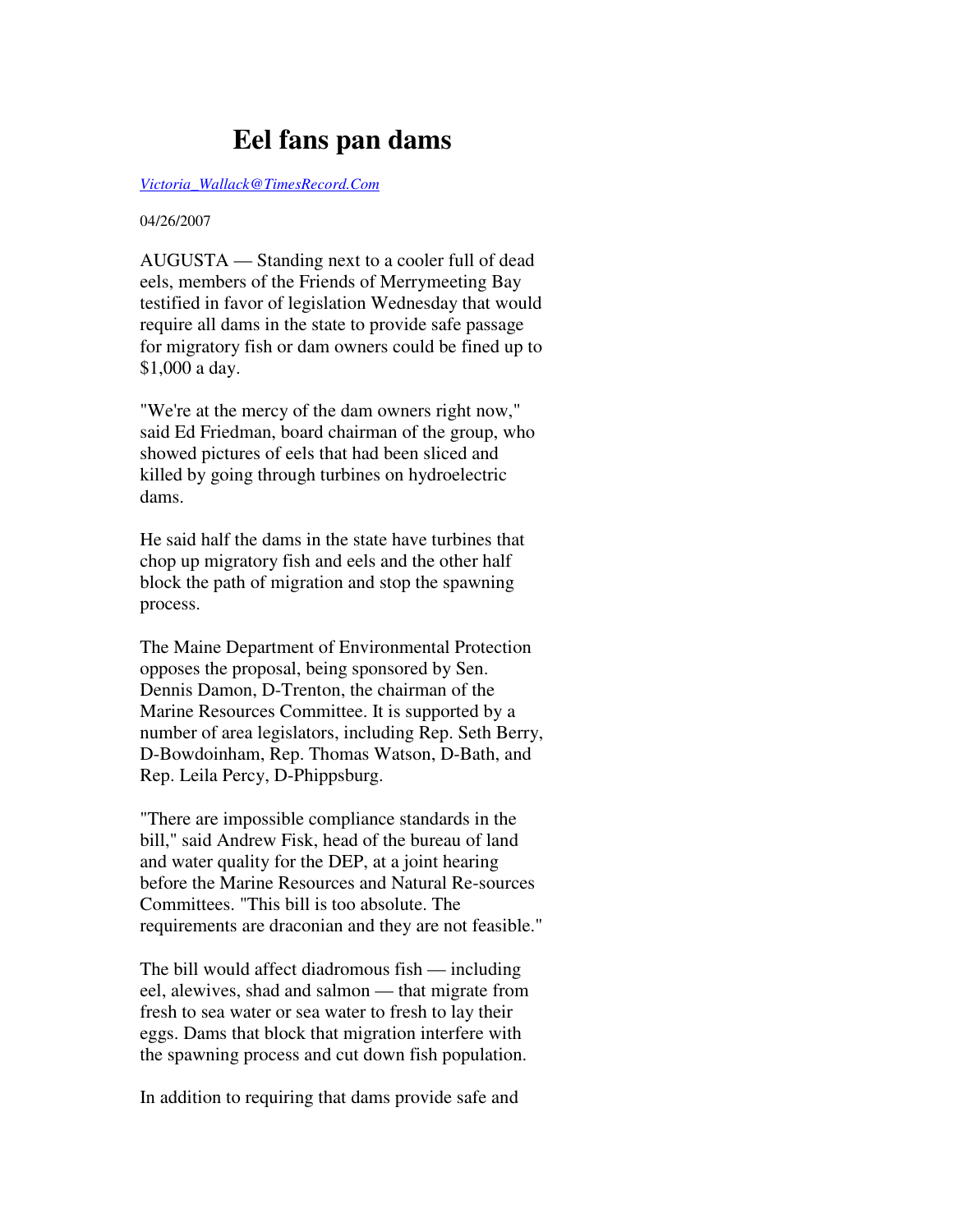effective upstream and downstream passage for fish, the bill also allows civil suits to be filed against the dam owners or government agencies, if people believe the safe passage provision is being violated.

Damon said he decided to sponsor the bill because of his concern over the decline of the American eel, which has been a candidate for the endangered species list.

"While not perhaps the most attractive fish haddock or salmon are seen as a little more majestic," he said, the eel is an important part of the ecosystem and the economy — going for \$100 a pound or more in the Asian market.

Damon, who serves as a Maine representative on the Atlantic States Marine Fisheries Commission, said he's convinced the American eel population has dramatically declined based on statistics from other Eastern states and Canada.

"Are we over-fishing them, or is there something else going on?" Damon asked.

Fisk argued the state already has the power to regulate dams that are killing fish and has done so.

"We already have sufficient authority," he said. "The state has been very aggressive."

Activist Kathleen McGee from Bowdoinham disagreed.

"The DEP probably does have the authority, but it's not using it," she said, adding that conservation groups have been calling for action for 20 years.

"We're killing these animals, and they can't get back to where they need to propagate," she said.

Proponents of the bill said the fix can be as cheap as a \$2,500 fish diverter that covers the turbines and angles the eels to a passageway around the dam. Larger dams require more expensive solutions, but